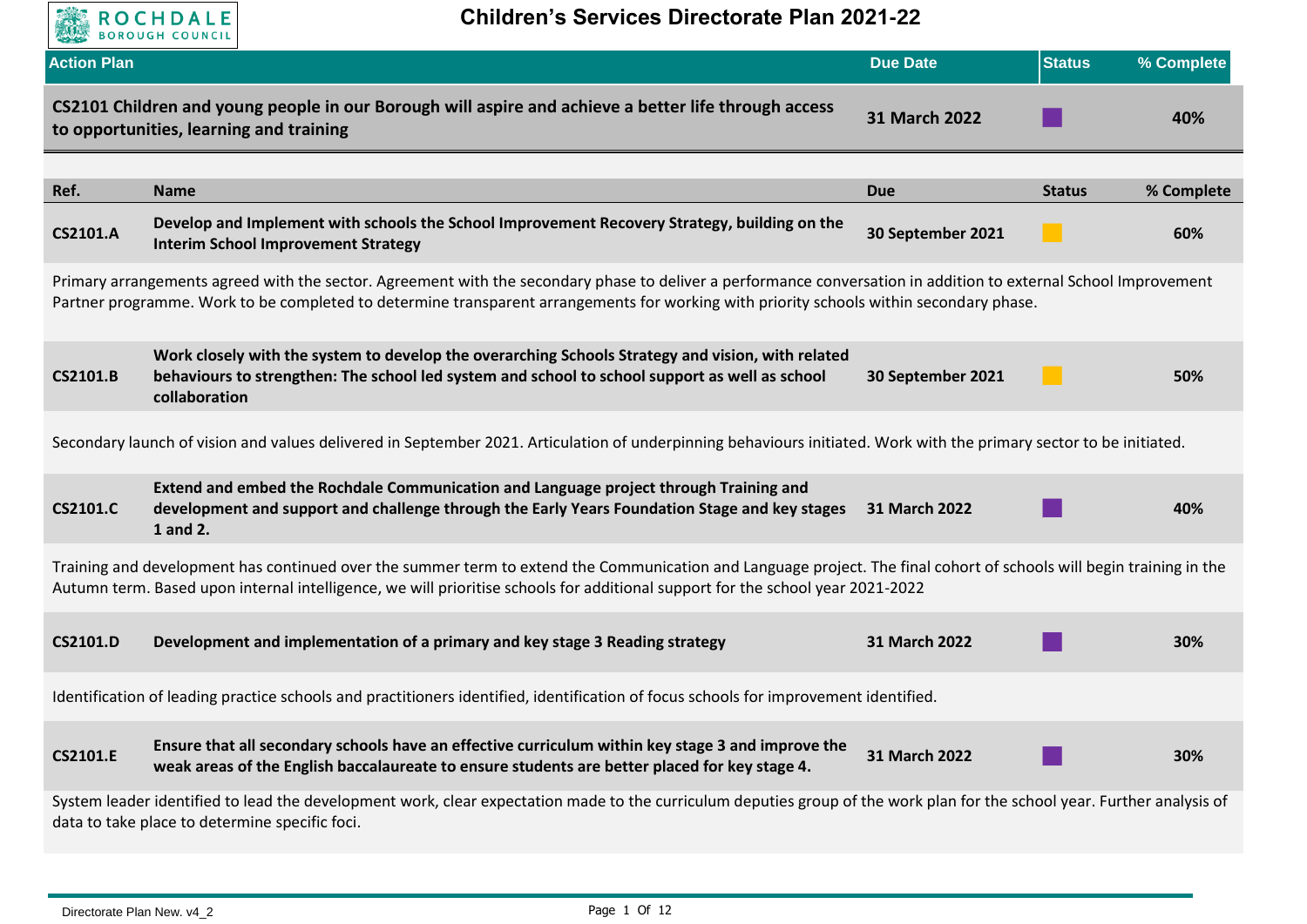

**Children's Services Directorate Plan 2021-22**

| <b>Action Plan</b>                                                                                                                                                                                                                                                                                                                                                                                                                                                                                                                                                                                                                                                                                                                                                                                                                                                                                                                                                                                                                                                                                | <b>DONOVOII COONCIL</b>                                                                                                                                                                                                                                  | <b>Due Date</b> | <b>Status</b> | % Complete |  |
|---------------------------------------------------------------------------------------------------------------------------------------------------------------------------------------------------------------------------------------------------------------------------------------------------------------------------------------------------------------------------------------------------------------------------------------------------------------------------------------------------------------------------------------------------------------------------------------------------------------------------------------------------------------------------------------------------------------------------------------------------------------------------------------------------------------------------------------------------------------------------------------------------------------------------------------------------------------------------------------------------------------------------------------------------------------------------------------------------|----------------------------------------------------------------------------------------------------------------------------------------------------------------------------------------------------------------------------------------------------------|-----------------|---------------|------------|--|
| <b>CS2101.F</b>                                                                                                                                                                                                                                                                                                                                                                                                                                                                                                                                                                                                                                                                                                                                                                                                                                                                                                                                                                                                                                                                                   | Implement the recommendations of the Inclusion review in order to reduce exclusions                                                                                                                                                                      | 31 March 2022   |               | 20%        |  |
|                                                                                                                                                                                                                                                                                                                                                                                                                                                                                                                                                                                                                                                                                                                                                                                                                                                                                                                                                                                                                                                                                                   | Plan presented to the board in July. Work has been initiated on the graduated response and Ordinarily Available Provision with the council for disabled children.                                                                                        |                 |               |            |  |
| CS2101.G                                                                                                                                                                                                                                                                                                                                                                                                                                                                                                                                                                                                                                                                                                                                                                                                                                                                                                                                                                                                                                                                                          | Strengthen the support and challenge to schools, education and training providers to improve the<br>percentages of young people who are in employment, education and training focussing<br>determinedly to improve outcomes for vulnerable young people. | 31 March 2022   |               | 50%        |  |
| right time.                                                                                                                                                                                                                                                                                                                                                                                                                                                                                                                                                                                                                                                                                                                                                                                                                                                                                                                                                                                                                                                                                       | Focus on four group embedded within service delivery. Review of referral into the Focus on Four group to take place to ensure that young people are referred in at the                                                                                   |                 |               |            |  |
|                                                                                                                                                                                                                                                                                                                                                                                                                                                                                                                                                                                                                                                                                                                                                                                                                                                                                                                                                                                                                                                                                                   | CS2102 Improve access to right service at right time                                                                                                                                                                                                     | 30 June 2021    |               | 100%       |  |
| Ref.                                                                                                                                                                                                                                                                                                                                                                                                                                                                                                                                                                                                                                                                                                                                                                                                                                                                                                                                                                                                                                                                                              | <b>Name</b>                                                                                                                                                                                                                                              | <b>Due</b>      | <b>Status</b> | % Complete |  |
| <b>CS2102.A</b>                                                                                                                                                                                                                                                                                                                                                                                                                                                                                                                                                                                                                                                                                                                                                                                                                                                                                                                                                                                                                                                                                   | To work across the partnership to ensure that children in our borough receive the right service at<br>the earliest point of need through a partnership EHASH Strategic Management Group                                                                  | 30 June 2021    |               | 100%       |  |
| The EHASH Strategic board continues to meet on a monthly basis and is well represented by partner agencies. We have started to clinically focus upon key themes<br>relating to EHASH with partner agencies in order to understand the demand and areas we need to collectively improve upon. We have started to devise partnership deep<br>dive audit points and hold audit meetings with key partners in order to provide a transparent overview, this then is fed back down to agencies in order to address specific<br>areas of findings. We are collectively considering the overall improvement of service offer and delivery across the demographic as a collective partnership. The EHASH<br>board will continue to assist in developing and strengthening the Front Door Model of Rochdale with partners making valuable contribution to its continued journey. As<br>we progress in Quarter three we have already started to consider our wider approach whereas the EHASH board will in turn focus upon partner feedback and findings in<br>order to improve the whole system approach. |                                                                                                                                                                                                                                                          |                 |               |            |  |

| $\sim$ CS2103 Develop and implement a refreshed whole family Early Help strategy that incorporates School $\sim$ | 31 July 2021 | 91% |
|------------------------------------------------------------------------------------------------------------------|--------------|-----|
| Readiness and aligns to the SEND Strategy and wider council prevention strategy                                  |              |     |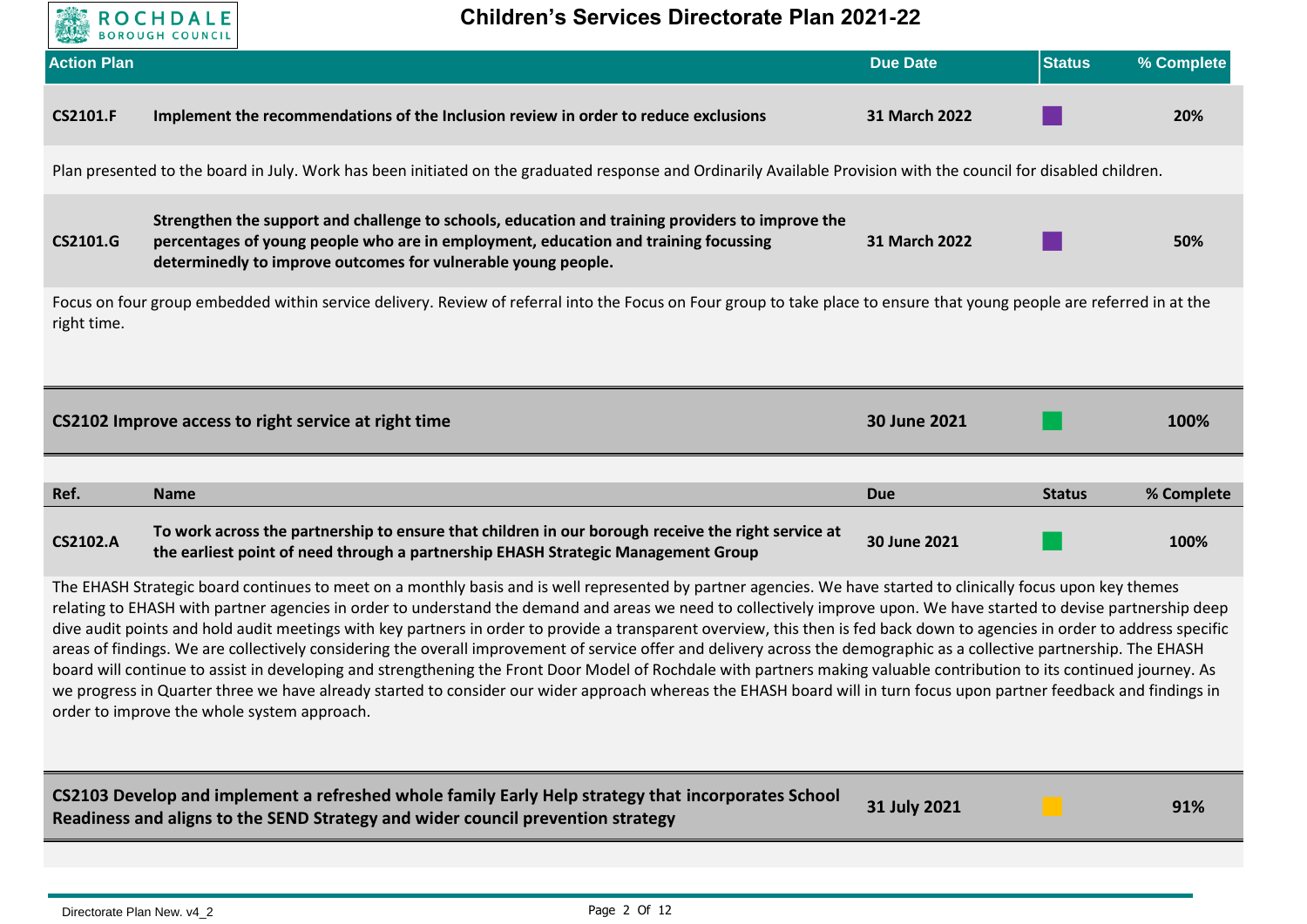

| <b>Action Plan</b> |                                                                                                                                                                                                                                                                                                                                                                                                         | <b>Due Date</b>      | <b>Status</b> | % Complete |  |
|--------------------|---------------------------------------------------------------------------------------------------------------------------------------------------------------------------------------------------------------------------------------------------------------------------------------------------------------------------------------------------------------------------------------------------------|----------------------|---------------|------------|--|
| Ref.               | <b>Name</b>                                                                                                                                                                                                                                                                                                                                                                                             | Due                  | <b>Status</b> | % Complete |  |
| <b>CS2103.A</b>    | Review Early Help Systems Guide submission to identify priorities and Early Help governance at a<br>central and locality level                                                                                                                                                                                                                                                                          | <b>30 April 2021</b> |               | 100%       |  |
|                    | The system guide has been completed and priorities will inform the Early Help strategy                                                                                                                                                                                                                                                                                                                  |                      |               |            |  |
| <b>CS2103.B</b>    | Scope and draft the new integrated strategy with relevant governance group (including Children<br>with Disabilities Partnership and the Prevention Board)                                                                                                                                                                                                                                               | 30 June 2021         |               | 100%       |  |
|                    | Governance groups have been established with agreed TOR.                                                                                                                                                                                                                                                                                                                                                |                      |               |            |  |
| <b>CS2103.C</b>    | Develop and implement a refreshed whole family Early Help strategy that incorporates School<br>Readiness and aligns to the SEND Strategy and wider council prevention strategy                                                                                                                                                                                                                          | 31 July 2021         |               | 75%        |  |
|                    | The service has had several vacancies in senior management positions which has resulted in a delay to the Early Help Strategy being written. The EH strategic lead position<br>has been recruited to and they will start their role on 4.10.21. Once they have been inducted in to the service and multi-agency team one of their priorities will be to write<br>and implement the Early Help Strategy. |                      |               |            |  |
|                    | CS2104 Review Early Help & Early Years locality team pathways to ensure effective transitions and<br>support with EHASH, locality partners and Children's Social Care                                                                                                                                                                                                                                   | 30 June 2021         |               | 90%        |  |
|                    |                                                                                                                                                                                                                                                                                                                                                                                                         |                      |               |            |  |
| Ref.               | <b>Name</b>                                                                                                                                                                                                                                                                                                                                                                                             | <b>Due</b>           | <b>Status</b> | % Complete |  |
| <b>CS2104.A</b>    | Review Early Help & Early Years locality team pathways to ensure effective transitions and<br>support with EHASH, locality partners and Children's Social Care                                                                                                                                                                                                                                          | 30 June 2021         |               | 100%       |  |
|                    | The locality team pathway has been developed and shared within the service guide                                                                                                                                                                                                                                                                                                                        |                      |               |            |  |
| <b>CS2104.B</b>    | Review information and advice services for multi-agency practitioners in relation to Early Help<br>and establish pathways with locality teams prior to EHASH                                                                                                                                                                                                                                            | 30 June 2021         |               | 80%        |  |
|                    | The new Locality Advisory Boards have been developed and the first meetings will be held in September '21 as planned. Information from the strategic school readiness                                                                                                                                                                                                                                   |                      |               |            |  |

and FSM/Early help board will feed into the Locality Advisory Boards and Family Panels to support a multi-agency approach and accountability for supporting families at a locality level. Now that the advisory boards have been established the family panel will be next to be rolled out and it is expected that this will be done by Dec.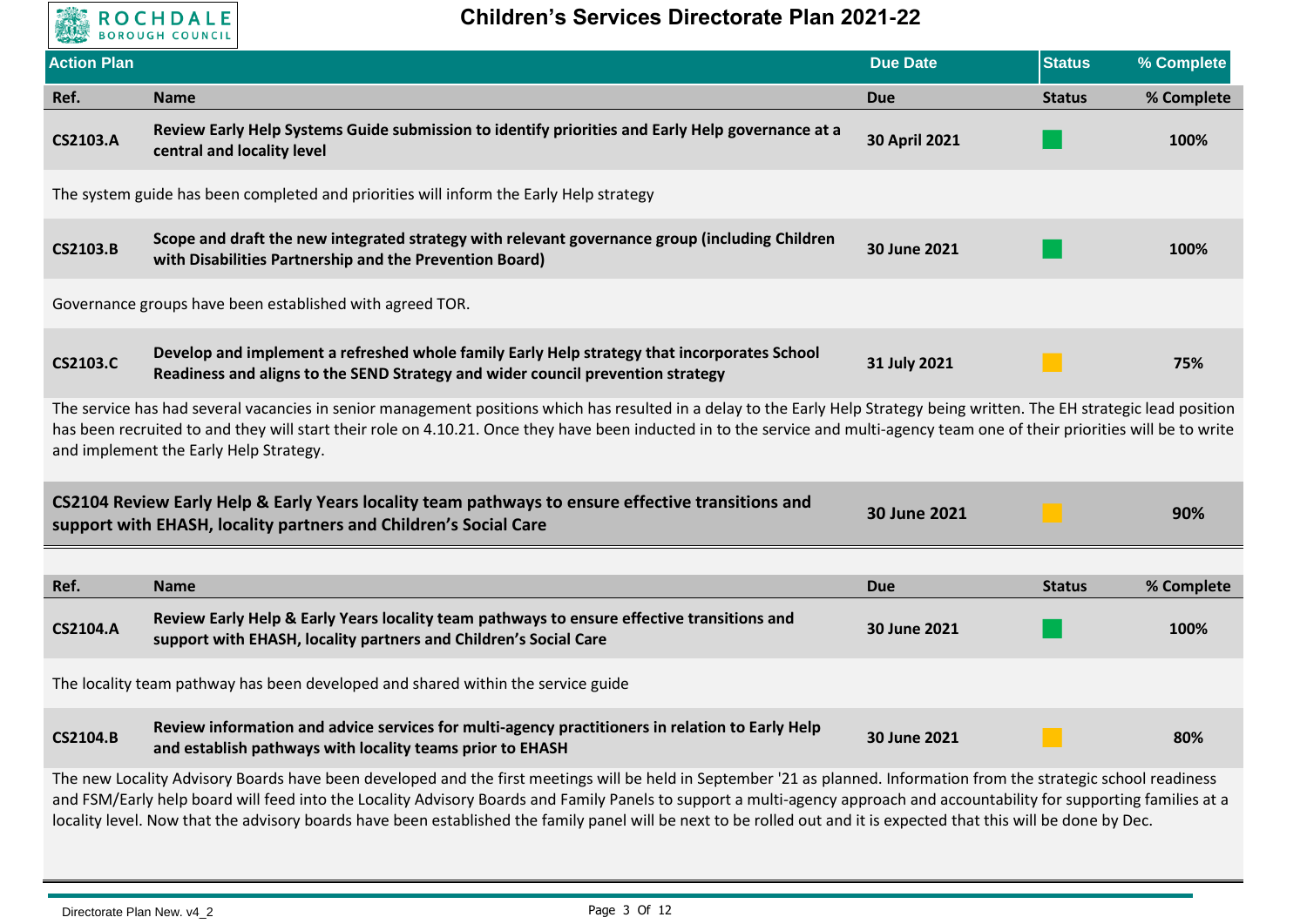

| <b>Action Plan</b> |                                                                                                                                                                                                                                                                         | <b>Due Date</b>         | <b>Status</b> | % Complete |
|--------------------|-------------------------------------------------------------------------------------------------------------------------------------------------------------------------------------------------------------------------------------------------------------------------|-------------------------|---------------|------------|
|                    | CS2105 Digitisation of Early Years communication and language assessments                                                                                                                                                                                               | <b>31 December 2021</b> |               | 68%        |
| Ref.               | <b>Name</b>                                                                                                                                                                                                                                                             | <b>Due</b>              | <b>Status</b> | % Complete |
| <b>CS2105.A</b>    | Finalise digitisation of WellComm Assessment with GM                                                                                                                                                                                                                    | 30 September 2021       |               | 80%        |
|                    | The implementation date has slipped due to new personnel from GM taking over and leading the project. The group are meeting on a weekly basis and are currently<br>looking at the reporting element of the programme. The go live date is like to be delayed until Jan. |                         |               |            |
| <b>CS2105.B</b>    | Digitisation of Early Years communication and language assessments                                                                                                                                                                                                      | 30 September 2021       |               | 75%        |
|                    | Once the Wellcomm app has been finalised staff will be trained to use the app. This is now likely to be Dec/Jan.                                                                                                                                                        |                         |               |            |
| <b>CS2105.C</b>    | Digitised assessment live and providing collated data                                                                                                                                                                                                                   | <b>31 December 2021</b> |               | 50%        |
|                    | GM have now decided that the reporting element need to be established before the go live date. Once the reporting element of the programme has been finalised the<br>programme will be ready to go live in Dec/Jan.                                                     |                         |               |            |
|                    | CS2106 Establish essential parent website to support information and advice to families                                                                                                                                                                                 | 28 February 2022        |               | 100%       |
| Ref.               | <b>Name</b>                                                                                                                                                                                                                                                             | <b>Due</b>              | <b>Status</b> | % Complete |
| <b>CS2106.A</b>    | Website established with GM and Rochdale priorities included                                                                                                                                                                                                            | 28 February 2022        |               | 100%       |
|                    | We have been working closely with GM and the ecare team to ensure that Rochdale priorities are featured in the website. Staff will be able to send families information<br>related to Rochdale not just generic information.                                            |                         |               |            |
| <b>CS2106.B</b>    | Staff trained and implementing e-care prescription element of Essential parent with families                                                                                                                                                                            | 28 February 2022        |               | 100%       |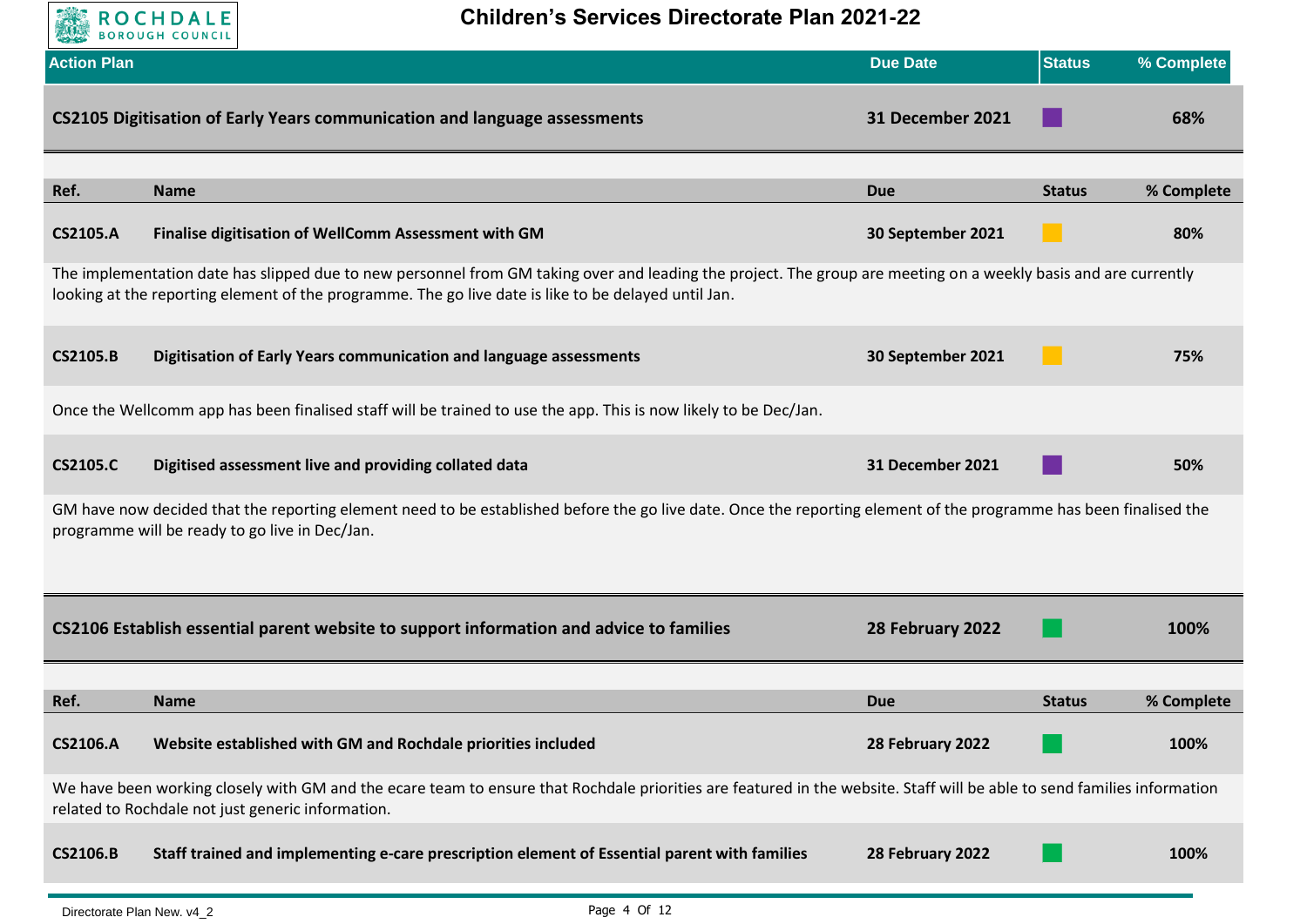

| <b>Action Plan</b> |                                                                                                                                                                                                                                                                                                       | <b>Due Date</b>         | <b>Status</b> | % Complete |  |  |
|--------------------|-------------------------------------------------------------------------------------------------------------------------------------------------------------------------------------------------------------------------------------------------------------------------------------------------------|-------------------------|---------------|------------|--|--|
|                    | All children's centre staff are now trained on the e-care and are using the system to send information to families. We have had some really positive feedback from staff<br>regarding how easy the system is to use and how it is reducing the time they spend collating leaflets to send to parents. |                         |               |            |  |  |
| <b>CS2106.C</b>    | Website embedded in local systems including Our Rochdale                                                                                                                                                                                                                                              | 28 February 2022        |               | 100%       |  |  |
|                    | The Essential Parenting is now embedded in Our Rochdale and open to the public and practitioners.                                                                                                                                                                                                     |                         |               |            |  |  |
|                    | CS2107 Implementation and embedding of the SEND (Special Educational Needs/Disabilities) reforms                                                                                                                                                                                                      | 31 March 2022           |               | 82%        |  |  |
| Ref.               | <b>Name</b>                                                                                                                                                                                                                                                                                           | <b>Due</b>              | <b>Status</b> | % Complete |  |  |
| <b>CS2107.A</b>    | Development of the integrated SEND Alliance Offer                                                                                                                                                                                                                                                     | 31 March 2022           |               | 80%        |  |  |
|                    | SEND Alliance Charter and SEND Alliance Mandates have now been drafted. Away day session planned for the 14th of October to Launch Shadow SEND Alliance. SEND<br>Mandate to be shared with LCO in November. Revised Governance Structure agreed.                                                      |                         |               |            |  |  |
| <b>CS2107.B</b>    | Development of a Joint SEND JSNA                                                                                                                                                                                                                                                                      | 30 September 2021       |               | 95%        |  |  |
|                    | Complete - only missing Primary Care Transition data. Away day planned for next period where JSNA will be reviewed line by line an improvement actions agreed                                                                                                                                         |                         |               |            |  |  |
| <b>CS2107.C</b>    | <b>Collaboratively Development the Five year SEND Strategy</b>                                                                                                                                                                                                                                        | <b>31 December 2021</b> |               | 80%        |  |  |
|                    | Final draft is now with Communications Team - once complete it will be shared with SLT for sign off/amends. Comms plan to be developed.                                                                                                                                                               |                         |               |            |  |  |
| <b>CS2107.D</b>    | Development of the Preparing for Adulthood / Transition Strategy                                                                                                                                                                                                                                      | 30 November 2021        |               | 75%        |  |  |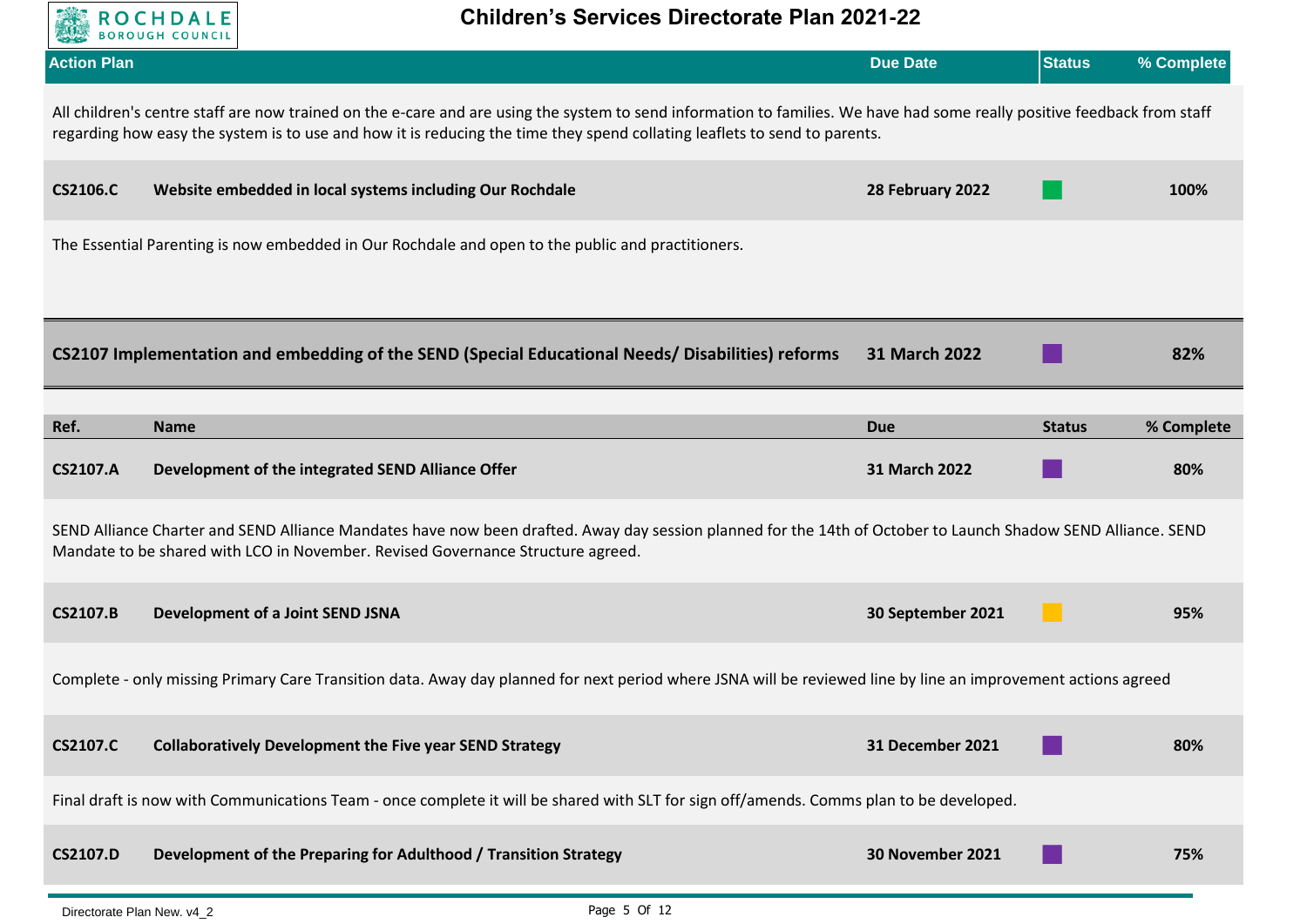

| <b>Action Plan</b>                                                                                                                                                                                                                                                                                                                                                                                                                                                                                                                                                                                                                                                                                                                                                                                                                      |                                                                                                                                                                                                                                                                                                                                        | <b>Due Date</b> | <b>Status</b> | % Complete |
|-----------------------------------------------------------------------------------------------------------------------------------------------------------------------------------------------------------------------------------------------------------------------------------------------------------------------------------------------------------------------------------------------------------------------------------------------------------------------------------------------------------------------------------------------------------------------------------------------------------------------------------------------------------------------------------------------------------------------------------------------------------------------------------------------------------------------------------------|----------------------------------------------------------------------------------------------------------------------------------------------------------------------------------------------------------------------------------------------------------------------------------------------------------------------------------------|-----------------|---------------|------------|
|                                                                                                                                                                                                                                                                                                                                                                                                                                                                                                                                                                                                                                                                                                                                                                                                                                         | The Adulthood / Transition Strategy is due to be launched during SEND action week.                                                                                                                                                                                                                                                     |                 |               |            |
|                                                                                                                                                                                                                                                                                                                                                                                                                                                                                                                                                                                                                                                                                                                                                                                                                                         | CS2108 Provide sufficient and suitable school places for all children within the Borough                                                                                                                                                                                                                                               | 31 March 2022   |               | 53%        |
| Ref.                                                                                                                                                                                                                                                                                                                                                                                                                                                                                                                                                                                                                                                                                                                                                                                                                                    | <b>Name</b>                                                                                                                                                                                                                                                                                                                            | <b>Due</b>      | <b>Status</b> | % Complete |
| <b>CS2108.A</b>                                                                                                                                                                                                                                                                                                                                                                                                                                                                                                                                                                                                                                                                                                                                                                                                                         | Continually review the availability of primary and secondary school places and negotiate delivery<br>of new school places with schools and/or DfE.                                                                                                                                                                                     | 31 March 2022   |               | 40%        |
|                                                                                                                                                                                                                                                                                                                                                                                                                                                                                                                                                                                                                                                                                                                                                                                                                                         | Review underway prior to internal discussion/consultation and then reports due to be presented to Cabinet in November.                                                                                                                                                                                                                 |                 |               |            |
| <b>CS2108.B</b>                                                                                                                                                                                                                                                                                                                                                                                                                                                                                                                                                                                                                                                                                                                                                                                                                         | Support the DfE delivery of two planned secondary Free Schools and one Free Special School<br>(ASC) which are required for the Borough.                                                                                                                                                                                                | 31 March 2022   |               | 50%        |
| Middleton - Edgar Wood Academy opened on time at temporary Hopwood Hall College site. Construction underway at Bowlee site with completion planned for<br>September 2022. Pennines - Star Academy Trust appointed. Trust plan to self-deliver with assistance/approval from DfE. Surveys completed on site and pre-application<br>Planning meetings undertaken. Confirmation from DfE that September 2022 delivery is not possible it will now be 2023/24. LA is working with DfE to establish a<br>contingency plan for the intervening period. SEN (ASC) School - New Bridge Academy specific brief negotiated between Trust and DfE. Heads of Terms and lease<br>agreement agreed. DfE advise that opening date will be delayed and are anticipating 2023/34. LA will work with DfE to establish contingency for intervening period. |                                                                                                                                                                                                                                                                                                                                        |                 |               |            |
| <b>CS2108.C</b>                                                                                                                                                                                                                                                                                                                                                                                                                                                                                                                                                                                                                                                                                                                                                                                                                         | Deliver school expansions, refurbishments and capital maintenance and repair projects across the<br>school estate                                                                                                                                                                                                                      | 31 March 2022   |               | 70%        |
|                                                                                                                                                                                                                                                                                                                                                                                                                                                                                                                                                                                                                                                                                                                                                                                                                                         | Wates construction have commenced the new Littleborough CPS. Majority of capital projects completed on time, those deferred due to contractor resource and materials<br>availability issues deferred to upcoming holiday periods and remedial work commissioned where necessary to keep buildings safe and comfortable in the interim. |                 |               |            |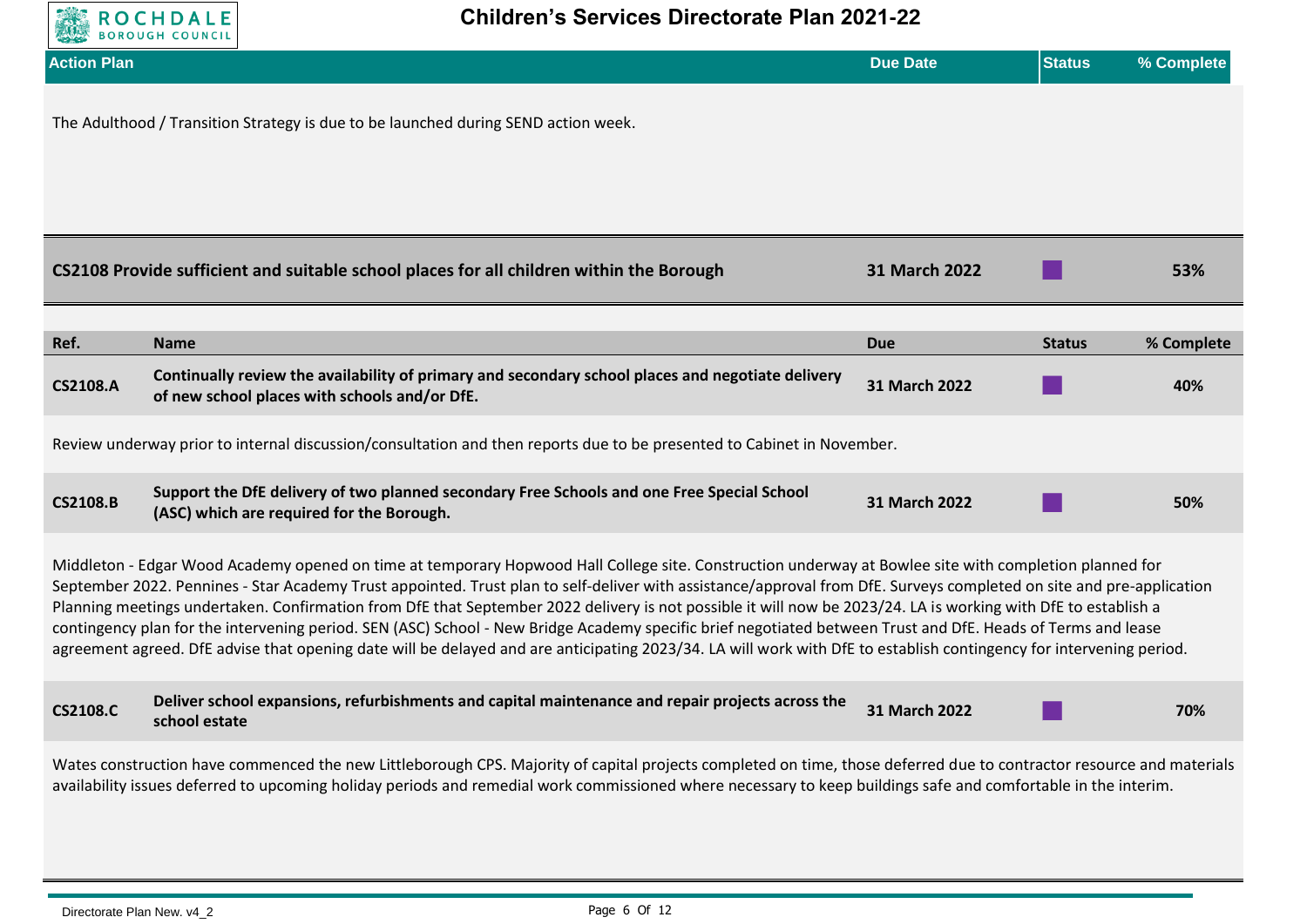

**Children's Services Directorate Plan 2021-22**

| <b>Action Plan</b> |                                                                                                                                                                                                                                                 | <b>Due Date</b> | <b>Status</b> | % Complete |
|--------------------|-------------------------------------------------------------------------------------------------------------------------------------------------------------------------------------------------------------------------------------------------|-----------------|---------------|------------|
|                    | CS2109 Ensure that young people have access to quality evening provision to meet identified needs                                                                                                                                               | 31 March 2022   |               | 0%         |
| Ref.               | <b>Name</b>                                                                                                                                                                                                                                     | <b>Due</b>      | <b>Status</b> | % Complete |
| <b>CS2109.A</b>    | Integration of Youth Programme Quality Intervention (YPQI) as quality and improvement<br>indicator to enhance offer for young people                                                                                                            | 31 March 2022   |               | 0%         |
|                    | Inspections planned for Q3, development plan implemented Q4.                                                                                                                                                                                    |                 |               |            |
|                    |                                                                                                                                                                                                                                                 |                 |               |            |
| within provision   | CS2110 Ensure the voice of young people is promoted and listened to across service development and                                                                                                                                              | 31 March 2022   |               | 45%        |
|                    |                                                                                                                                                                                                                                                 |                 |               |            |
| Ref.               | <b>Name</b>                                                                                                                                                                                                                                     | <b>Due</b>      | <b>Status</b> | % Complete |
| <b>CS2110.A</b>    | Enhance the offer of Member of Youth Parliament / Children's Champion / Cared for<br>Ambassadors and increase the numbers of young people participating in voice projects                                                                       | 31 March 2022   |               | 40%        |
|                    | Cabinet young people involved in national, regional and local campaigns around climate change. Discussions with key decision makers. Involvement in interviews. The<br>Zone Young people reviewing carer reviews. 3 care leaver's focus groups. |                 |               |            |
| <b>CS2110.B</b>    | Facilitate the Student Relationship Champions programme with schools and youth provision in<br>line with RBC Relationship Champion initiative.                                                                                                  | 31 March 2022   |               | 50%        |
|                    | Student relationship Champion Programme launched May 2021.                                                                                                                                                                                      |                 |               |            |
|                    |                                                                                                                                                                                                                                                 |                 |               |            |
|                    | CS2111 Engage and support young people at risk of serious youth violence                                                                                                                                                                        | 31 March 2022   |               | 60%        |
|                    |                                                                                                                                                                                                                                                 |                 |               |            |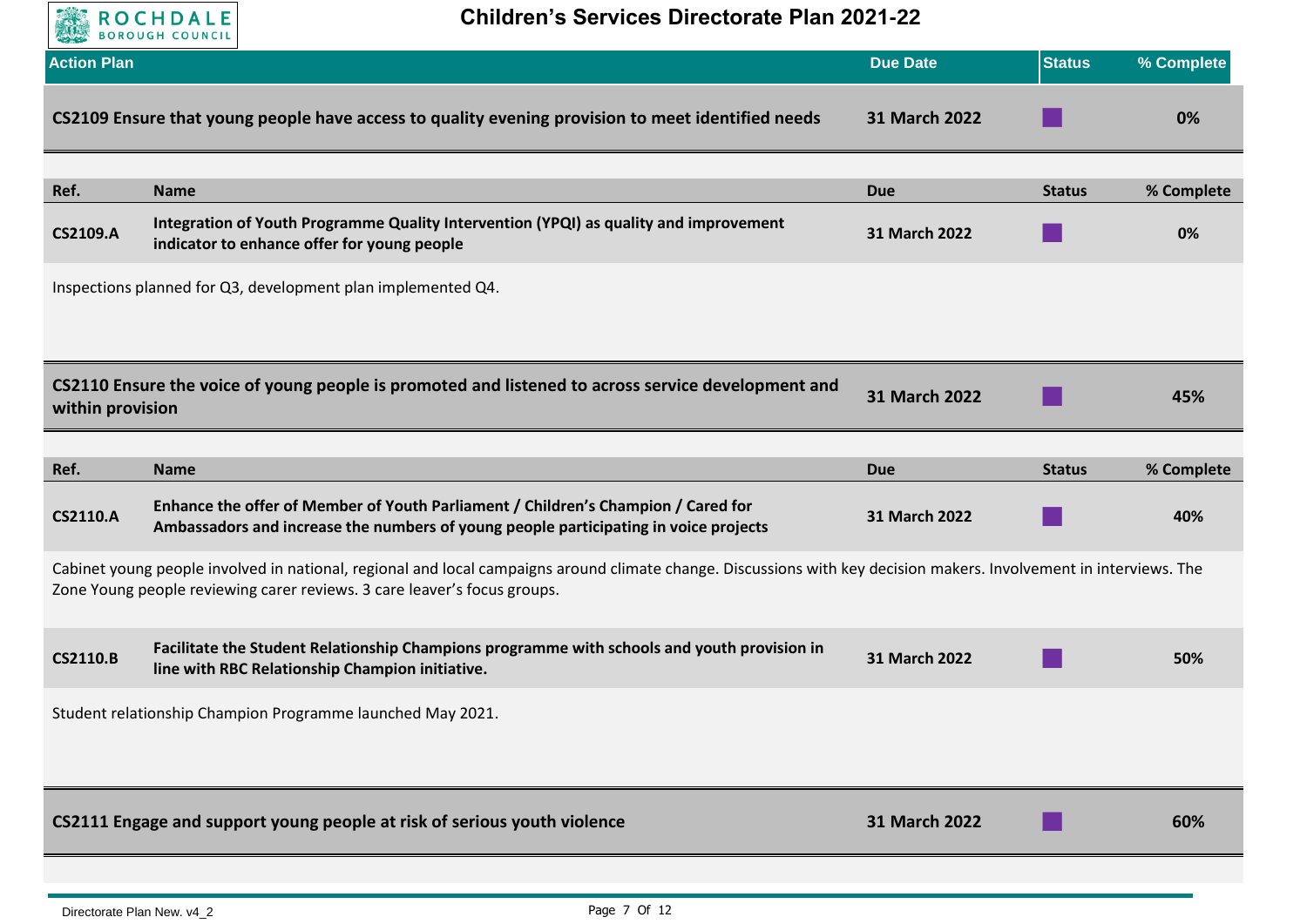

| <b>Action Plan</b>                                                                                                                                                                                                                                                                                                                                                                                                                                                                                                                                                                                                                                                                                                                                                                                                                                                                              |                                                                                                                                            | <b>Due Date</b> | <b>Status</b> | % Complete |  |
|-------------------------------------------------------------------------------------------------------------------------------------------------------------------------------------------------------------------------------------------------------------------------------------------------------------------------------------------------------------------------------------------------------------------------------------------------------------------------------------------------------------------------------------------------------------------------------------------------------------------------------------------------------------------------------------------------------------------------------------------------------------------------------------------------------------------------------------------------------------------------------------------------|--------------------------------------------------------------------------------------------------------------------------------------------|-----------------|---------------|------------|--|
| Ref.                                                                                                                                                                                                                                                                                                                                                                                                                                                                                                                                                                                                                                                                                                                                                                                                                                                                                            | <b>Name</b>                                                                                                                                | <b>Due</b>      | <b>Status</b> | % Complete |  |
| <b>CS2111.A</b>                                                                                                                                                                                                                                                                                                                                                                                                                                                                                                                                                                                                                                                                                                                                                                                                                                                                                 | Develop strong links between detached youth work and other areas where young people are<br>identified at risk of SYV                       | 31 March 2022   |               | 50%        |  |
|                                                                                                                                                                                                                                                                                                                                                                                                                                                                                                                                                                                                                                                                                                                                                                                                                                                                                                 | Schools contacted with the view to training starting in 3 schools next quarter.                                                            |                 |               |            |  |
|                                                                                                                                                                                                                                                                                                                                                                                                                                                                                                                                                                                                                                                                                                                                                                                                                                                                                                 | CS2112 Workforce stability is maintained and strengthened                                                                                  | 31 March 2022   |               | 77%        |  |
| Ref.                                                                                                                                                                                                                                                                                                                                                                                                                                                                                                                                                                                                                                                                                                                                                                                                                                                                                            | <b>Name</b>                                                                                                                                | <b>Due</b>      | <b>Status</b> | % Complete |  |
| <b>CS2112.A</b>                                                                                                                                                                                                                                                                                                                                                                                                                                                                                                                                                                                                                                                                                                                                                                                                                                                                                 | Continue to provide development opportunities for employees from black, Asian and minority<br>ethnic communities.                          | 31 March 2022   |               | 75%        |  |
| The range of developmental opportunities continue to be delivered across the directorate and there is active engagement by children's services in the range of council<br>leadership programmes, with colleagues from black and minority ethnic communities attending. There is a continuous focus on addressing cultural issues through anti-<br>racist training delivered to large cohorts of children's services staff members on 12th July and 9th September, as part of a rolling programme across the directorate. The<br>council's new black and minority ethnic network meeting launched on 26th July, was widely promoted within children's services and the children's services BAME focus<br>group has met twice with the director and assistant director during Q2 to check out whether developmental opportunities and building an inclusive culture continue to<br>make progress. |                                                                                                                                            |                 |               |            |  |
| <b>CS2112.B</b>                                                                                                                                                                                                                                                                                                                                                                                                                                                                                                                                                                                                                                                                                                                                                                                                                                                                                 | Embed and further develop mechanisms to ensure that staff at every level in the organisation<br>influence strategy and practice standards. | 31 March 2022   |               | 80%        |  |
| Our data shows us that staff stay with Rochdale council, we are successful in attracting students who have had a placement with us to stay. However we continue to need<br>to rely on agency staff to fill vacancies due to the challenging market for recruitment of new staff. We have an active Recruitment and Retention group meeting and have<br>updated our advertising, we are increasing our intake of students and our communication with them about what is on offer in Rochdale should they choose to stay with<br>us for their first job. In addition we have increased our visibility with the universities.                                                                                                                                                                                                                                                                      |                                                                                                                                            |                 |               |            |  |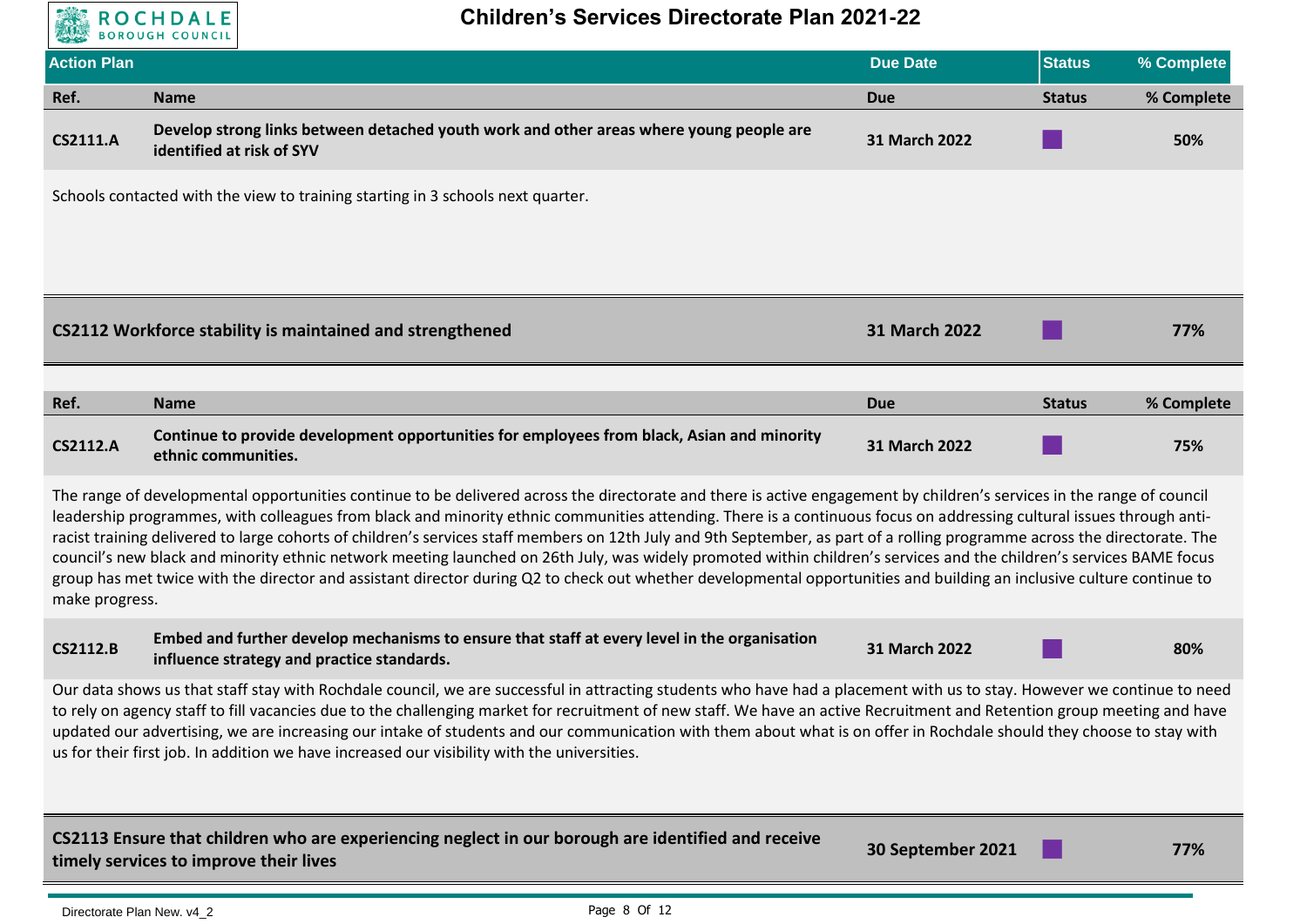

| <b>Action Plan</b>                                                                                                                                                                                                                                                                                                                                        |                                                                                                                                                                                                                                                                                                                                                                                           | <b>Due Date</b>      | <b>Status</b> | % Complete |  |
|-----------------------------------------------------------------------------------------------------------------------------------------------------------------------------------------------------------------------------------------------------------------------------------------------------------------------------------------------------------|-------------------------------------------------------------------------------------------------------------------------------------------------------------------------------------------------------------------------------------------------------------------------------------------------------------------------------------------------------------------------------------------|----------------------|---------------|------------|--|
|                                                                                                                                                                                                                                                                                                                                                           |                                                                                                                                                                                                                                                                                                                                                                                           |                      |               |            |  |
| Ref.                                                                                                                                                                                                                                                                                                                                                      | <b>Name</b>                                                                                                                                                                                                                                                                                                                                                                               | <b>Due</b>           | <b>Status</b> | % Complete |  |
| <b>CS2113.A</b>                                                                                                                                                                                                                                                                                                                                           | Review our approach to Neglect through the Safeguarding Partnership                                                                                                                                                                                                                                                                                                                       | 31 March 2022        |               | 75%        |  |
|                                                                                                                                                                                                                                                                                                                                                           | Work has continued supported by Prof Jan Howarth on the development of an app for professionals to use.                                                                                                                                                                                                                                                                                   |                      |               |            |  |
| <b>CS2113.B</b>                                                                                                                                                                                                                                                                                                                                           | Develop and implement a service wide engagement strategy for young people, parents and carers 30 September 2021                                                                                                                                                                                                                                                                           |                      |               | 80%        |  |
|                                                                                                                                                                                                                                                                                                                                                           | Participation Strategy is currently shared for final consultation prior to re-launch in October 21                                                                                                                                                                                                                                                                                        |                      |               |            |  |
|                                                                                                                                                                                                                                                                                                                                                           |                                                                                                                                                                                                                                                                                                                                                                                           |                      |               |            |  |
|                                                                                                                                                                                                                                                                                                                                                           | CS2114 Safely stabilise the number of children in need of protection and children cared for, ensuring<br>children receive services through embedding innovative approaches                                                                                                                                                                                                                | <b>31 March 2022</b> |               | 71%        |  |
|                                                                                                                                                                                                                                                                                                                                                           |                                                                                                                                                                                                                                                                                                                                                                                           |                      |               |            |  |
| Ref.                                                                                                                                                                                                                                                                                                                                                      | <b>Name</b>                                                                                                                                                                                                                                                                                                                                                                               | <b>Due</b>           | <b>Status</b> | % Complete |  |
| <b>CS2114.A</b>                                                                                                                                                                                                                                                                                                                                           | Continue to embed the locality based social work offer alongside the development of the early<br>help offer                                                                                                                                                                                                                                                                               | 31 December 2021     |               | 80%        |  |
|                                                                                                                                                                                                                                                                                                                                                           | All high schools and 6th for college now have a practice manager linked to them - initial meetings have been set up with the Heads and Safeguarding leads and these<br>meetings will take place on a monthly basis to help strengthen partnership working and to provide support within this area with a view to ensuring early and targeted<br>intervention is in place for adolescents. |                      |               |            |  |
| <b>CS2114.B</b>                                                                                                                                                                                                                                                                                                                                           | Fully implement and embed No Wrong Door to safely support children edging towards care to live<br>successfully in the community.                                                                                                                                                                                                                                                          | 31 March 2022        |               | 65%        |  |
| Implementation remains ongoing but reduced staffing capacity limits the extent to which we can offer this service. However, the number of children being supported but<br>Our Place on an Outreach basis has increased from 34 to 38 and the proportion of those receiving Outreach Support who are on the edge of care has increased from 35%<br>to 50%. |                                                                                                                                                                                                                                                                                                                                                                                           |                      |               |            |  |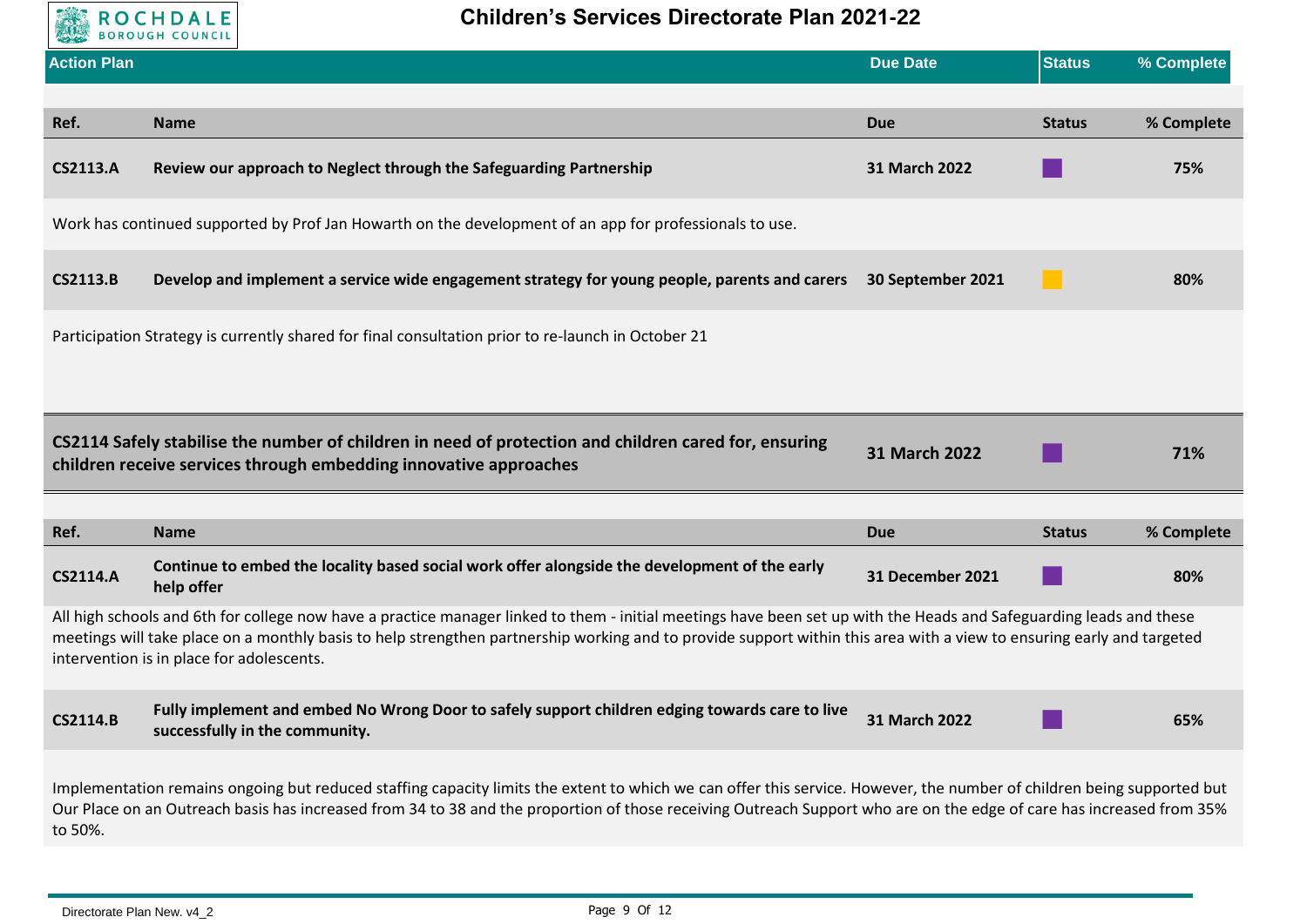

|                    | <b>BOULDOON COONCIL</b>                                                                                                                                                                                                                                                                                                                                                                                                                                                                                                                                                                                                                                                                                                                                                                                                                                                                                                                                                                                                     |                   |               |            |  |
|--------------------|-----------------------------------------------------------------------------------------------------------------------------------------------------------------------------------------------------------------------------------------------------------------------------------------------------------------------------------------------------------------------------------------------------------------------------------------------------------------------------------------------------------------------------------------------------------------------------------------------------------------------------------------------------------------------------------------------------------------------------------------------------------------------------------------------------------------------------------------------------------------------------------------------------------------------------------------------------------------------------------------------------------------------------|-------------------|---------------|------------|--|
| <b>Action Plan</b> |                                                                                                                                                                                                                                                                                                                                                                                                                                                                                                                                                                                                                                                                                                                                                                                                                                                                                                                                                                                                                             | <b>Due Date</b>   | <b>Status</b> | % Complete |  |
| <b>CS2114.C</b>    | Develop our Adolescent Safeguarding Offer incorporating the use of the ACT model to support<br>young people in need of help and protection                                                                                                                                                                                                                                                                                                                                                                                                                                                                                                                                                                                                                                                                                                                                                                                                                                                                                  | 31 March 2022     |               | 60%        |  |
|                    | The ACT worker has commenced work in the Pupil Referral Unit; No Wrong Door has continued to develop and strengthen its outreach work, co-produced its restorative<br>practice academy with care experienced young people and developed an increasing range of bespoke placements; our policy for young people who engage in Sexually<br>Harmful Behaviour has been revised to take account of national developments and our spending plan for programmes of work to reduce serious youth violence has been<br>confirmed. Work has now commenced in Q3 to write our local Adolescent Safeguarding Strategy, informed by the GM programme. The strategy will inform how different<br>work streams align to create a coherent approach to improving outcomes for adolescents.                                                                                                                                                                                                                                                 |                   |               |            |  |
| <b>CS2114.D</b>    | Complete a 2021-23 strategic youth justice partnership plan that will continue to develop a local<br>end to end youth justice system underpinned by child first, offender second principles &<br>approaches                                                                                                                                                                                                                                                                                                                                                                                                                                                                                                                                                                                                                                                                                                                                                                                                                 | 30 September 2021 |               | 100%       |  |
|                    | This has been completed and has been shared at YJ Partnership board, final draft has been sent to DCS for final sign off.                                                                                                                                                                                                                                                                                                                                                                                                                                                                                                                                                                                                                                                                                                                                                                                                                                                                                                   |                   |               |            |  |
| <b>CS2114.E</b>    | Review the use of pre-proceedings to safely reduce the number of children requiring care<br>applications through the family courts                                                                                                                                                                                                                                                                                                                                                                                                                                                                                                                                                                                                                                                                                                                                                                                                                                                                                          | 31 December 2021  |               | 50%        |  |
|                    | Senior management oversight of PP has been strengthened. HoS will agree only a max extension of 4 weeks outside of LGW. Requests for extension above this will be<br>heard at LGW. HoS is also now invited to mid-point review meeting with SW, PM and lawyer. Our PLO9 (LGW) report has been amended taking into account advice from<br>PLWG and CFLG. This will be rolled out in the next 4 weeks. There is further work to do on our current PP letters and templates - we are not ready to adopt the Essex<br>toolkit (until our child protection plans are compatible) but we can improve the wording and tone. There is also further work to do with the Dashboards to make the legal<br>data we receive more useful. We have decided to develop an excel based tracker for PP cases as a replacement to the LCS based tracker which is too basic. CJ meeting<br>with BP and LA about this. HoS have met to agree TOR for LGW, Perm Panel and Resources Panel, final versions will be brought to SMT in next 4 weeks. |                   |               |            |  |
|                    | CS2115 Secure permanence for more children, ensuring there are sufficient local placements and<br>choice where children need to be cared for / adopted                                                                                                                                                                                                                                                                                                                                                                                                                                                                                                                                                                                                                                                                                                                                                                                                                                                                      | 31 March 2022     |               | 66%        |  |
| Ref.               | <b>Name</b>                                                                                                                                                                                                                                                                                                                                                                                                                                                                                                                                                                                                                                                                                                                                                                                                                                                                                                                                                                                                                 | <b>Due</b>        | <b>Status</b> | % Complete |  |
| <b>CS2115.A</b>    | Embed our Sufficiency strategy to ensure that more children in our care live in high quality local<br>placements                                                                                                                                                                                                                                                                                                                                                                                                                                                                                                                                                                                                                                                                                                                                                                                                                                                                                                            | 31 March 2022     |               | 85%        |  |
|                    | Reliance in external placements has further reduced by 8 during Q2 and this includes a nett reduction of 2 residential placements in the reporting period. The total<br>number of children in external placements shows a nett decrease of 44 in the 2 year period from September 2019. At the same time our in-house foster placements have<br>increased by 33.                                                                                                                                                                                                                                                                                                                                                                                                                                                                                                                                                                                                                                                            |                   |               |            |  |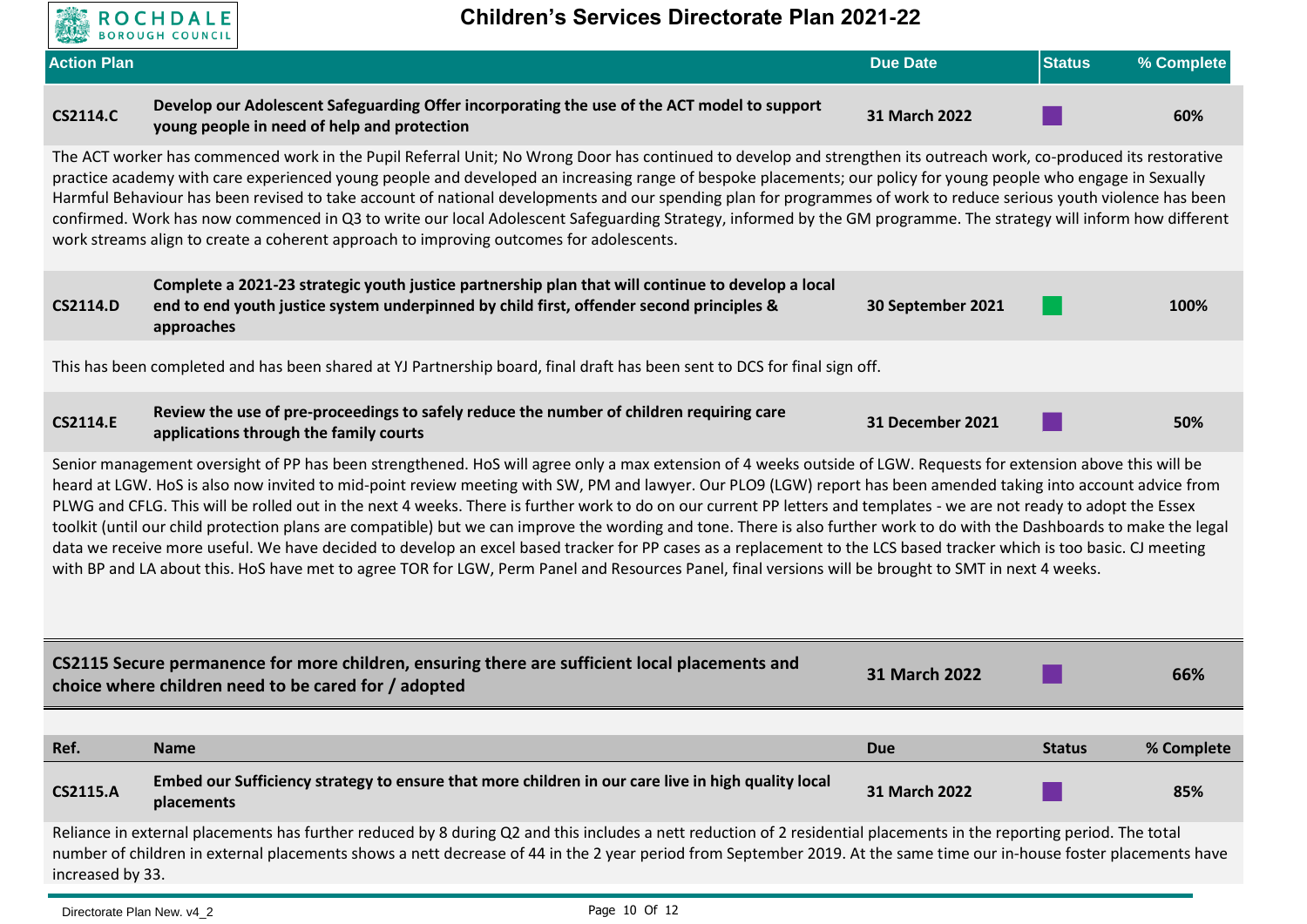

| <b>Action Plan</b>                                                                                                                                                                                                                                                                                                                                                                                                                                                                          |                                                                                                                                                                                                                                                       | <b>Due Date</b> | <b>Status</b> | % Complete |  |
|---------------------------------------------------------------------------------------------------------------------------------------------------------------------------------------------------------------------------------------------------------------------------------------------------------------------------------------------------------------------------------------------------------------------------------------------------------------------------------------------|-------------------------------------------------------------------------------------------------------------------------------------------------------------------------------------------------------------------------------------------------------|-----------------|---------------|------------|--|
| <b>CS2115.B</b>                                                                                                                                                                                                                                                                                                                                                                                                                                                                             | Embed and deliver innovative approaches via Project fostering to continue restore in-house<br>fostering services to a position of growth. In particular implement: - Mocking Bird - PACE practice<br>model -Secure Base -Supported lodgings provision | 31 March 2022   |               | 90%        |  |
|                                                                                                                                                                                                                                                                                                                                                                                                                                                                                             | Please see Q1 re progress to that point. Mockinbird constellation is working well and better established. Se above re progress in terms of fostering service placements.                                                                              |                 |               |            |  |
| <b>CS2115.C</b>                                                                                                                                                                                                                                                                                                                                                                                                                                                                             | <b>Embed our revised Permanence Strategy</b>                                                                                                                                                                                                          | 31 October 2021 |               | 50%        |  |
|                                                                                                                                                                                                                                                                                                                                                                                                                                                                                             | Strategy is being revised and updated                                                                                                                                                                                                                 |                 |               |            |  |
| <b>CS2115.D</b>                                                                                                                                                                                                                                                                                                                                                                                                                                                                             | Review our support arrangements for children subject to Special Guardianship Arrangements,<br><b>Child Arrangement Orders, Adoption Orders and other permanence arrangements</b>                                                                      | 31 October 2021 |               | 40%        |  |
|                                                                                                                                                                                                                                                                                                                                                                                                                                                                                             | SGO policy is being revised along with CAO offers and adoption support. SGO support offer is being reviewed and revised.                                                                                                                              |                 |               |            |  |
|                                                                                                                                                                                                                                                                                                                                                                                                                                                                                             |                                                                                                                                                                                                                                                       |                 |               |            |  |
|                                                                                                                                                                                                                                                                                                                                                                                                                                                                                             | CS2116 Children's Services lead proactive relational practice within partnership arrangements                                                                                                                                                         | 31 March 2022   |               | 61%        |  |
| Ref.                                                                                                                                                                                                                                                                                                                                                                                                                                                                                        | <b>Name</b>                                                                                                                                                                                                                                           | <b>Due</b>      | <b>Status</b> | % Complete |  |
| <b>CS2116.A</b>                                                                                                                                                                                                                                                                                                                                                                                                                                                                             | Implement a Contextual Safeguarding approach to understand and respond to young people's<br>experiences of significant harm beyond their families.                                                                                                    | 31 March 2022   |               | 65%        |  |
| As Q1 this is ongoing - a meeting is to be arranged to relook at the initial plan and current concerns in the area given it was due to be implemented prior to covid - the<br>plan will be reviewed to consider current concerns. A further area in Rochdale has been identified where there is anti-social behaviour concerns and a multi-agency<br>response is being implemented therefore the response to contextual safeguarding is being expanded outside the initial identified area. |                                                                                                                                                                                                                                                       |                 |               |            |  |
| <b>CS2116.B</b>                                                                                                                                                                                                                                                                                                                                                                                                                                                                             | Develop a Strengths based approach to child protection conferences                                                                                                                                                                                    | 31 March 2022   |               | 80%        |  |